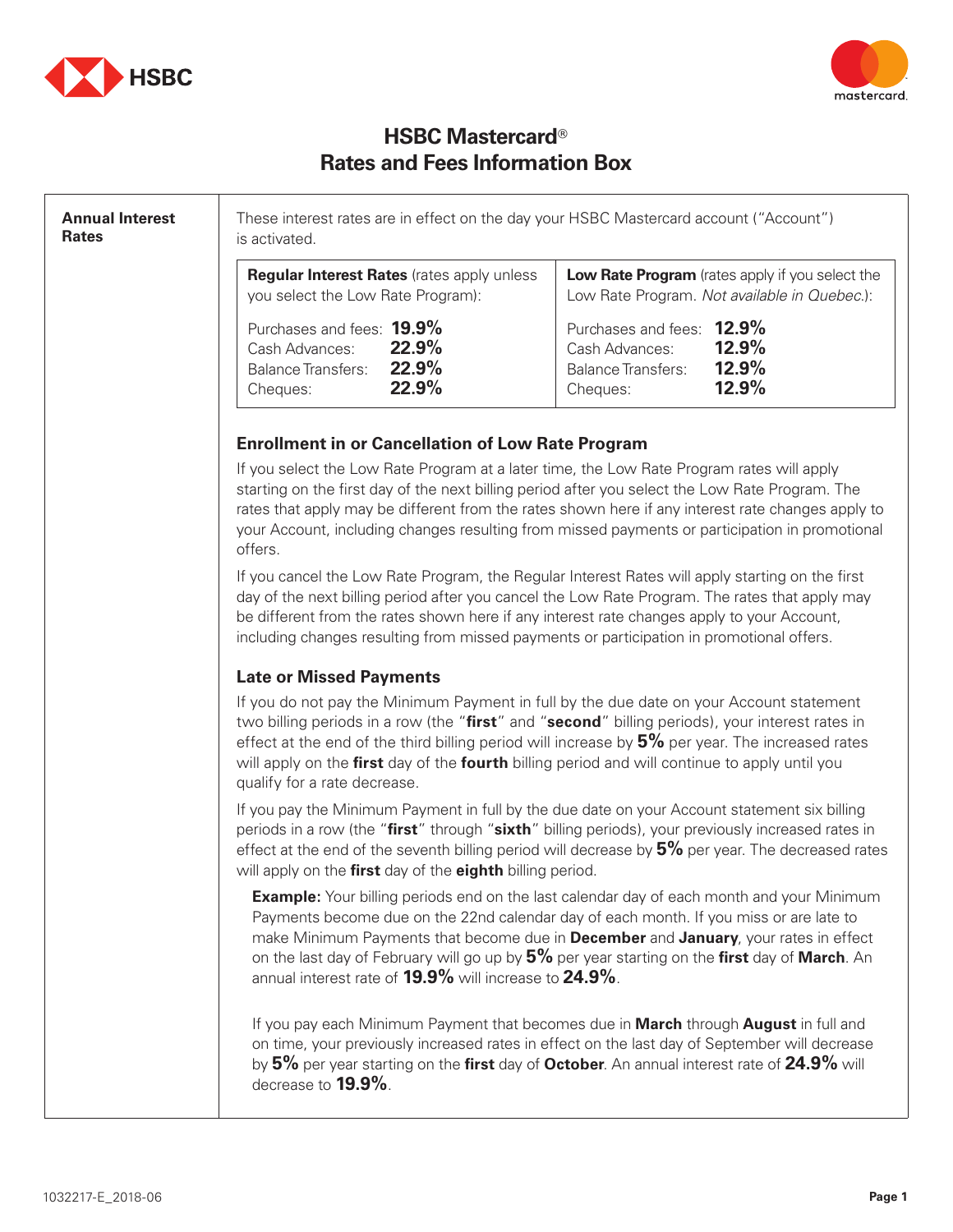| 21 days (or 23 days if you select the Low Rate Program in this application)                                                                                                                                                                                                                                                                                                                                                                                                                                                                                                                                                                                |
|------------------------------------------------------------------------------------------------------------------------------------------------------------------------------------------------------------------------------------------------------------------------------------------------------------------------------------------------------------------------------------------------------------------------------------------------------------------------------------------------------------------------------------------------------------------------------------------------------------------------------------------------------------|
| You will benefit from an interest-free grace period on new Purchases and fees of at least 21 days<br>if you pay off your balance in full by the due date.                                                                                                                                                                                                                                                                                                                                                                                                                                                                                                  |
| If you select the Low Rate Program at a later time, the 23-day grace period will apply starting on<br>the first day of the next billing period after you select the Low Rate Program.                                                                                                                                                                                                                                                                                                                                                                                                                                                                      |
| If you cancel the Low Rate Program, the 21-day grace period will apply starting on the first day<br>of the next billing period after you cancel the Low Rate Program.                                                                                                                                                                                                                                                                                                                                                                                                                                                                                      |
| There is no interest-free period on Cash Advances, Balance Transfers and Cheques.                                                                                                                                                                                                                                                                                                                                                                                                                                                                                                                                                                          |
| Interest at the Regular Interest Rates (or at the Low Rate Program interest rates, if you select<br>the Low Rate Program in this application) begins to accrue on Purchases, Cash Advances and<br>fees from the date of the transaction and on Balance Transfers and Cheques from the date<br>posted.                                                                                                                                                                                                                                                                                                                                                      |
| Your minimum payment is the greater of $3\%$ of the total outstanding amount (rounded to<br>the next dollar) or \$10, plus all past due amounts and amounts over your credit limit. If the<br>total outstanding amount is less than \$10, then the Minimum Payment is equal to the total<br>outstanding amount.                                                                                                                                                                                                                                                                                                                                            |
| 2.5%<br>We will bill you in Canadian currency if you use your Account to make transactions in foreign<br>currency. If you make (or return) Transactions in a foreign currency, we convert the amount<br>to Canadian dollars at the conversion rate that is $2.5\%$ above a benchmark foreign currency<br>exchange rate determined by Mastercard that is in effect and that we must pay on the date we<br>post the Transaction to the Account. This rate may be different from the rate in effect on the<br>date you made the Transaction.                                                                                                                  |
| Regular Interest Rates: \$0<br>If Low Rate Program added: \$25<br>To be charged upon enrolment and annually on your anniversary date.                                                                                                                                                                                                                                                                                                                                                                                                                                                                                                                      |
| To be charged on the date of the transaction:<br>Cash Advance fees (do not apply in Quebec):<br>• Automated Teller Machine (ATM) displaying the Mastercard or Cirrus® symbol – ATM in<br>Canada - \$2; ATM outside Canada - \$4<br>Over-the-Counter (in Branch) at a Mastercard Financial Institution – In Canada – $$3;$<br>$\bullet$<br>Outside Canada - \$5<br>Wire transfers, travelers cheques, foreign currency, money orders, payment of an existing<br>$\bullet$<br>debt, bets, lottery tickets and casino gaming chips (referred to as "quasi-cash<br>transactions"; fee does not apply in Quebec): \$2.75<br>Other Fees (continued on next page) |
|                                                                                                                                                                                                                                                                                                                                                                                                                                                                                                                                                                                                                                                            |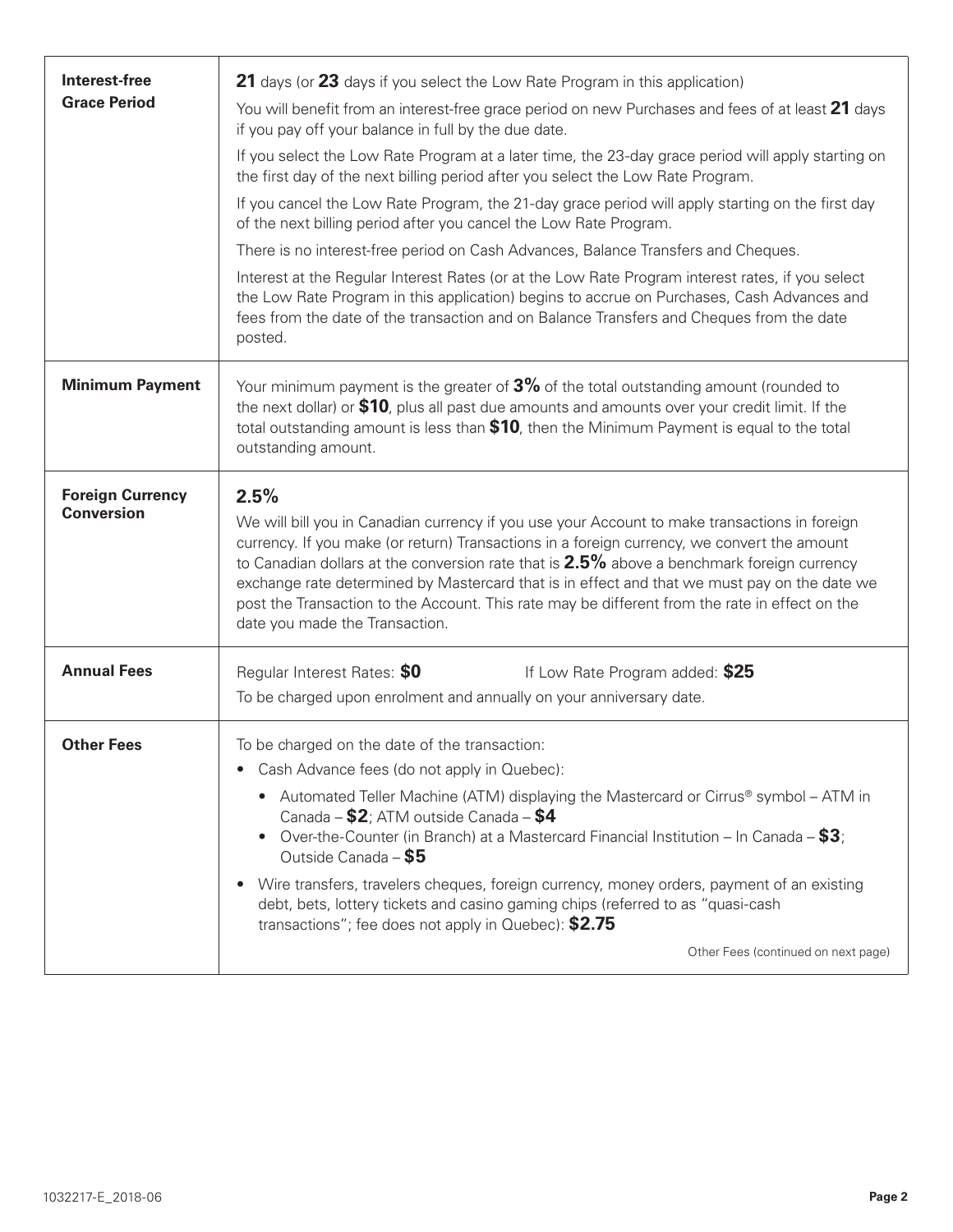| <b>Other Fees</b><br>(continued from<br>previous page) | To be charged on the date the transaction is posted:<br>Charge for dishonoured payment or dishonoured Cheque: \$25<br>Cheque fee – for Cheques written to a merchant outside Canada: $$5$<br>Extra copy of your monthly statement or sales slip: \$10                                                                                                                                                                                                                         |
|--------------------------------------------------------|-------------------------------------------------------------------------------------------------------------------------------------------------------------------------------------------------------------------------------------------------------------------------------------------------------------------------------------------------------------------------------------------------------------------------------------------------------------------------------|
|                                                        | Promotional Offer Balance Transfer fee: Up to 5% of the balance transfer amount. We<br>charge this fee when we offer a promotional interest rate on balance transfers for a specified<br>period which is lower than the annual interest rate that applies to balance transfers to your<br>Account. We may waive or lower this 5% fee at the time the promotional interest rate offer<br>is made to you. We do not charge balance transfer fees outside of promotional offers. |
|                                                        | Rush card or PIN replacement fee: for courier delivery within Canada: \$25<br>To be charged on the statement date:<br>Over the credit limit fee $-$ if your balance exceeds your assigned credit limit during the<br>statement period (the fee does not apply in Quebec): \$29                                                                                                                                                                                                |

(2017-07)

*We may change the interest rates and fees from time to time. Please read the Cardholder Agreement for more information.*

### **Optional Services**

| <b>Description</b>                                                                                                                                 | Fee                                                                                                                                                                                            |  |
|----------------------------------------------------------------------------------------------------------------------------------------------------|------------------------------------------------------------------------------------------------------------------------------------------------------------------------------------------------|--|
| <b>HSBC Rewards Program</b>                                                                                                                        | We charge an annual rewards program fee as follows:                                                                                                                                            |  |
| Select from either the HSBC Personal Rewards<br>Program (for travel and merchandise rewards)<br>or the HSBC Personal Cash Back Rewards<br>Program. | • \$35 for the Primary Cardholder, plus<br>\$35 for each additional card issued on your Account<br>This fee is charged to your Account when you enrol and annually on<br>the anniversary date. |  |
| Please refer to the HSBC Rewards Program<br>Summary for additional information about<br>these programs.                                            |                                                                                                                                                                                                |  |
| Low Rate Program (Not available in Quebec.)                                                                                                        | The annual fee is \$25, and is charged to your Account when you enrol                                                                                                                          |  |
| Please refer to the Low Rate Program Summary<br>for additional information about this program.                                                     | and annually on the anniversary date.                                                                                                                                                          |  |
| <b>Travel and Medical Insurance*</b>                                                                                                               | The annual premium is $$69$ , and includes applicable taxes. The<br>premium will be billed to your Account when you enrol and annually<br>at renewal.                                          |  |
| Please refer to the Travel & Medical Insurance<br>Summary for additional information about this<br>product.                                        |                                                                                                                                                                                                |  |

**INFORMATION ABOUT THE OPTIONAL SERVICES:** If you enrol in any optional products or services, you may cancel at any time and we will issue a pro rated refund of the unused portion of any fees that you have paid (as a credit to your Account). To cancel, you may contact HSBC Mastercard Customer Care at the number on the back of your HSBC Mastercard card.

<sup>\*</sup>Insurance coverage is underwritten by American Bankers Life Assurance Company of Florida (ABLAC) and American Bankers Insurance Company of Florida (ABIC). ABLAC, ABIC, its subsidiaries, and affiliates carry on business in Canada under the name of Assurant®. ®Assurant is a registered trademark of Assurant, Inc. Details of coverage, including definitions, benefits, limitations, and exclusions, are in the Certificate of Insurance provided with your card. ®<sup>™</sup>Mastercard and Cirrus are registered trademarks, and the circles design is a trademark of Mastercard International Incorporated. Used pursuant to license.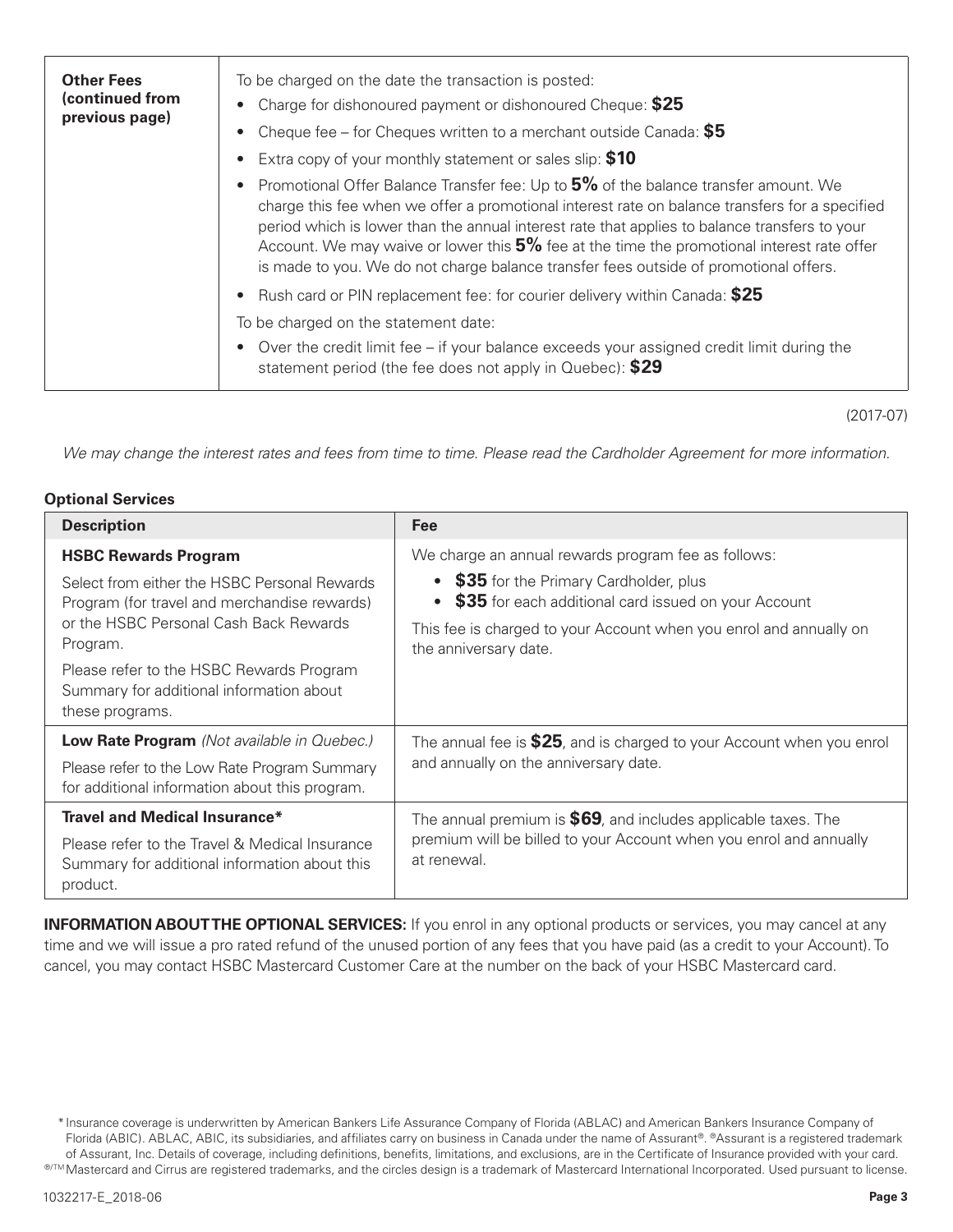## **HSBC Rewards Program - Summary**

With your Card, you can choose one of two valuable HSBC Rewards Programs:

- HSBC Personal Rewards Program Earn rewards for travel and merchandise
- HSBC Personal Cash Back Rewards Program Earn a Cash Back rebate that is automatically issued as a credit to your Account in January each year (as long as your Account is in good standing).

Sign up for your preferred rewards program at any time for an annual fee of \$35/card issued on your Account. For example, if you have one Authorized User on your Account, the annual fee is \$70 (\$35 for the Primary Cardholder plus \$35 for the Authorized User). The annual fee is charged on enrolment and annually on the anniversary date. If you sign up at the time of application, the annual fee will appear on your first monthly statement.

If you enrol, you may cancel at any time and receive a pro rated (or proportionate) refund of the unused portion of the fees that you have paid (as a credit to your Account). To cancel, you may contact HSBC Mastercard Customer Care at the number on the back of your Card.

If you enrol in an HSBC Rewards Program, you will be bound by the applicable HSBC Rewards Program Terms & Conditions which are sent to the Primary Cardholder. Please read these terms for full information.

## **Option 1 - HSBC Personal Rewards Program**

With the HSBC Personal Rewards Program, you earn 1 Point for every \$1 in eligible purchases made with your Card.<sup>1</sup>

## **Welcome Bonus2**

Receive a welcome bonus of 1,000 Points if you

- are a new applicant and approved for a Card, and
- enrol in the HSBC Personal Rewards Program

### **Redeeming your Points**

- **Book your own travel** Enjoy the flexibility of booking your trip however you want including flight, hotel and car rentals – with your Card. Simply visit us online at rewards.hsbc.ca or contact HSBC Rewards Customer Care at 1-866-688-4722 within 60 days of purchase to redeem Points for a statement credit towards eligible travel purchases made with your Card.
- **Valuable financial rewards** Redeem Points for a credit to pay down your HSBC Bank Canada residential mortgage. Plus, you can redeem Points for a credit towards your Account.
- **Select valued gift cards and merchandise** Choose gift cards from a variety of stores or select from over 150 premium merchandise options.

*The availability of rewards may change. Terms and conditions apply.*

### **Option 2 - HSBC Personal Cash Back Rewards Program**

With the HSBC Personal Cash Back Rewards Program, earn a 1% rebate on eligible purchases made with your Card, no tiers or caps.<sup>1</sup>

Your Cash Back rebate is issued as a credit in January provided your Account is in good standing.

• For example, if your total spending on eligible purchases in a calendar year is \$25,000, you will receive \$250 issued as a credit to your Account in January.

<sup>1</sup> Customers enrolled in the HSBC Personal Rewards Program or HSBC Cash Back Rewards Program, earn Points or rebate (as applicable) for most purchases charged to their Account, less credits for returns, refunds and adjustments. No Points or rebate are earned on quasi-cash transactions (which include purchases of wire transfers, travelers cheques, foreign currency, money orders, payment of an existing debt, bets, lottery tickets and gaming chips), cash advances (which includes balance transfers and cheques), optional services, interest charges or fees. Terms, conditions and eligible purchases may change without notice. Refer to the HSBC Rewards Program Terms & Conditions for details.

<sup>&</sup>lt;sup>2</sup> Welcome bonus applies to new applicants who are approved for a Card and enrol in the HSBC Personal Rewards Program. Welcome bonus is not available to existing cardholders. Limit of one bonus per Account. This offer cannot be combined with any other offer. Welcome bonus is credited to your rewards account when you make the first transaction with your Card following enrolment. Residents of Quebec have the option to call HSBC Mastercard Customer Care to receive the bonus. This Welcome bonus offer may be changed or withdrawn at any time.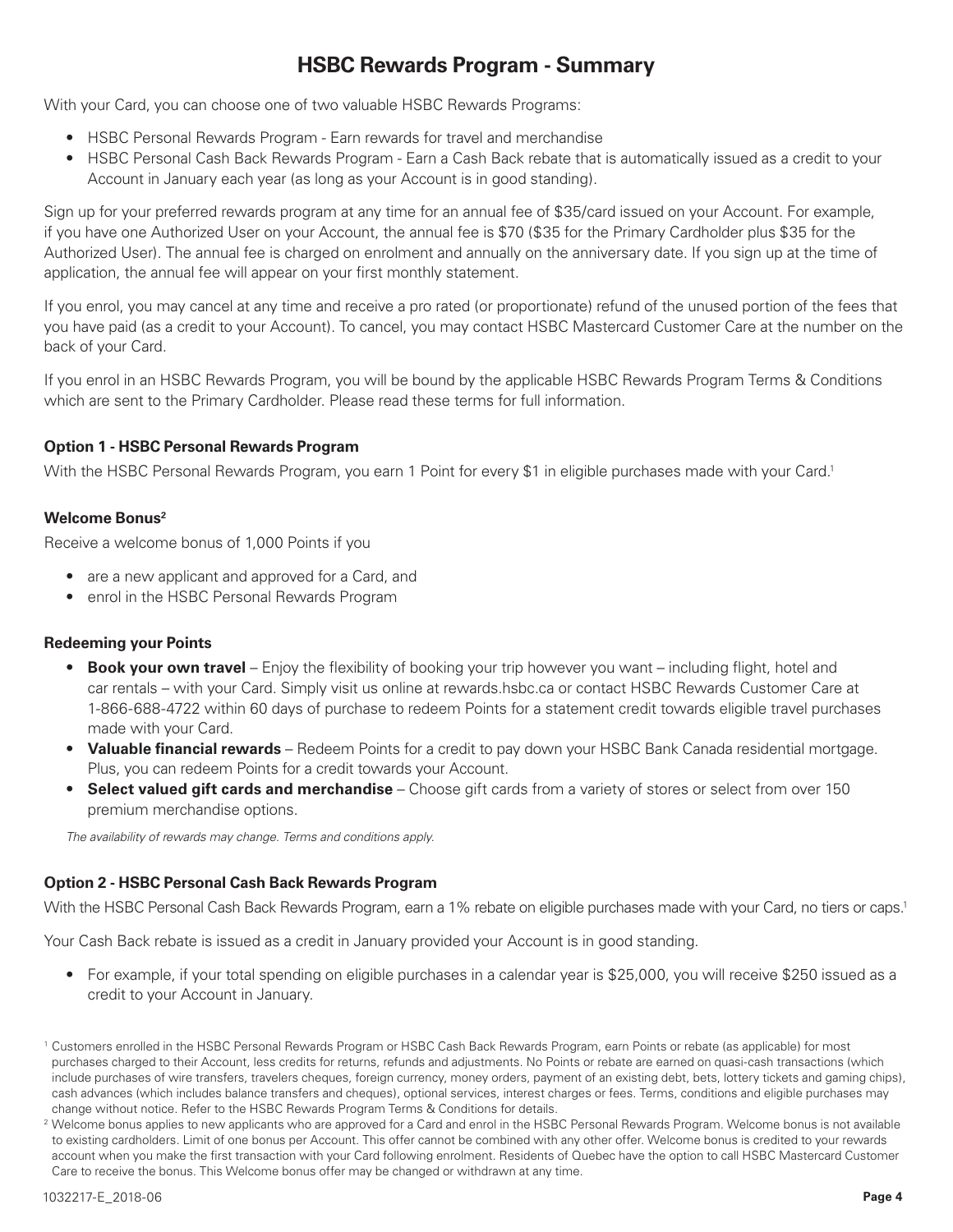# **Low Rate Program - Summary**

*(This option is not available in the province of Quebec.)*

The Low Rate Program is an option that lowers your annual interest rate to 12.9% on Purchases, fees and Cash Advances (including Cheques and non-promotional Balance Transfers) charged to your Account. The Program also extends your grace period on Purchases and fees from 21 days to 23 days if you pay off your balance in full by the due date. There is no interestfree period on Cash Advances, Balance Transfers and Cheques.

Your Low Rate Program interest rates are subject to increase by an additional 5% per year as a result of missed payments. If you do not pay the Minimum Payment in full by the due date on your Account statement two billing periods in a row (the "first" and "second" billing periods), your interest rates in effect at the end of the third billing period will increase by 5% per year. The increased rates will apply on the first day of the fourth billing period and will continue to apply until you qualify for a rate decrease.

If you pay the Minimum Payment in full by the due date on your Account statement six billing periods in a row (the "first" through "sixth" billing periods), your previously increased rates in effect at the end of the seventh billing period will decrease by 5% per year. The decreased rates will apply on the first day of the eighth billing period.

## **Term of Low Rate Program**

The term of this option starts from date you enrol by selecting this option on your application or, later on, by contacting HSBC Mastercard Customer Care at the number on the back of your Card. The term of this option ends when:

- you cancel this option
- your Account is cancelled or closed

If you select the Low Rate Program at a later time, the Low Rate Program interest rates and the 23-day grace period will apply starting on the first day of the next billing period after you select the Low Rate Program. The rates are subject to changes resulting from missed payments or participation in promotional offers.

If you cancel the Low Rate Program, the regular interest rates and the 21-day grace period will apply starting on the day after first day of the next billing period you cancel the Low Rate Program. The rates are subject to changes resulting from missed payments or participation in promotional offers.

### **How much the option costs**

If you enrol in this option at the time of application, an annual fee of \$25 is charged to your Account upon enrolment at the time of the first card issuance and annually on the anniversary date of the enrolment. For cardholders that enrol later on, after the issuance of the Card, the annual fee for the Low Rate Program is charged upon enrolment and calculated on a pro rata basis until the anniversary date on the first card issuance. For example, if you enrol about six months after the issuance of your Card, your pro-rated fee will be approximately \$12.50 (approximately  $(6 \div 12) \times $25)$ ). Thereafter, the annual fee of \$25 is charged annually on the anniversary date on the first card issuance.

### **If you wish to cancel**

You may cancel the Low Rate Program at any time, and we will issue a pro rated refund of the unused portion of any fees that you have paid (as a credit to your Account). To cancel, you may contact HSBC Mastercard Customer Care at the number on the back of your Card.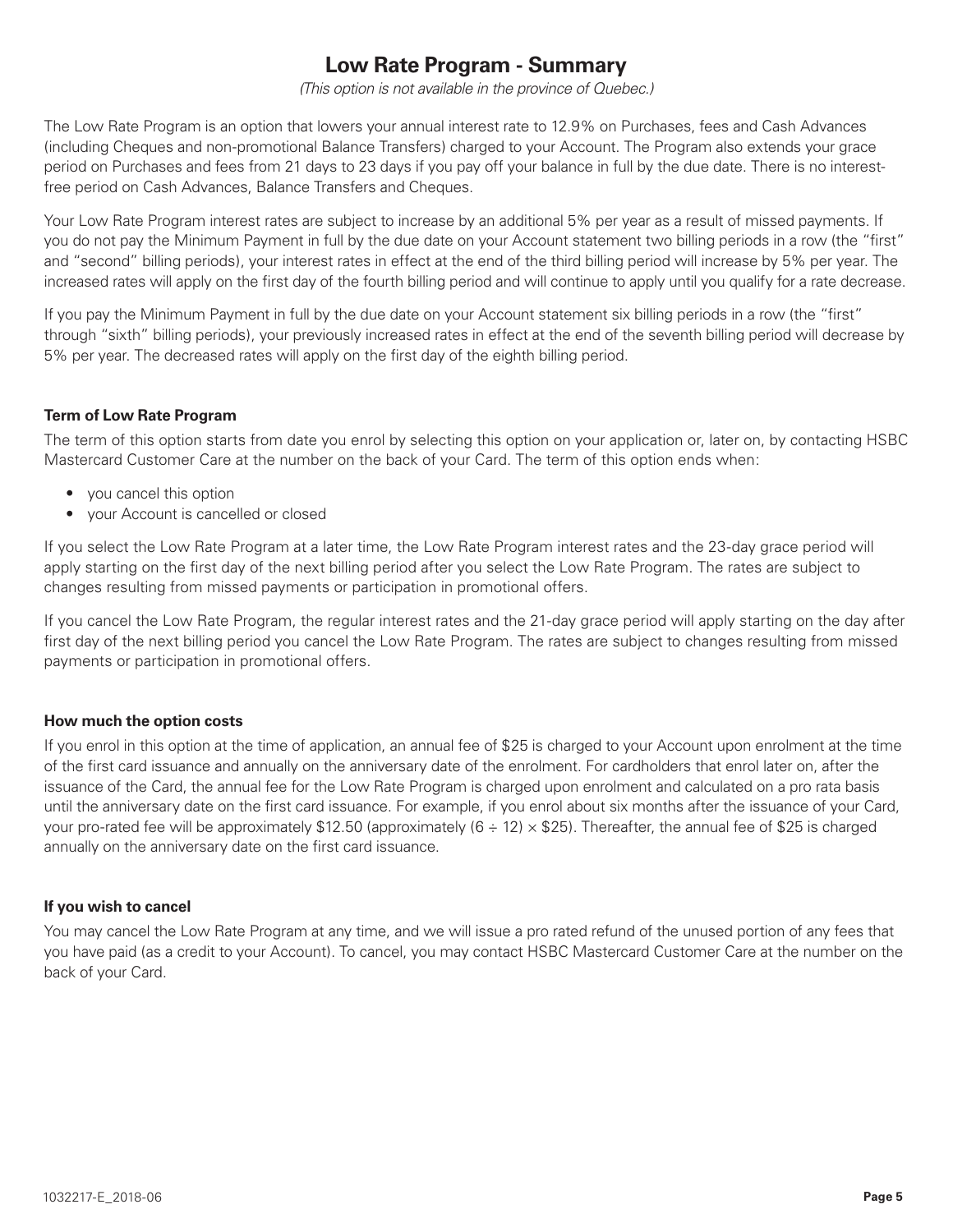## **Travel and Medical Insurance Summary Information before you apply**

Travel and medical insurance can provide you with coverage in the following situations:

- a medical emergency happens during the first 17 days of your trip
- your trip is cancelled (before you depart)
- your trip is delayed (after you depart)
- your baggage is lost or delayed

This insurance is available to the Primary Cardholder with an HSBC Mastercard, as an option (for a fee), as long as you are under age 65. This insurance does not cover any person 65 years of age or older. This insurance covers the Primary Cardholder and where applicable his/her Spouse and Dependent Children.

#### **Emergency travel medical insurance does not apply to travel in Cuba.**

**Emergency travel medical, trip cancellation, trip delay, and baggage delay or loss insurance are subject to limitations and exclusions as stated in the Certificate of Insurance.** The Certificate of Insurance is sent to the Primary Cardholder at the time of enrolment (and is available at www.hsbc.ca). Please read the Certificate of Insurance for full details, including the complete list of limitations and exclusions.

#### *Emergency travel medical insurance*

This insurance covers eligible medical expenses which arise due to a medical emergency. For example, eligible medical expenses may include: emergency hospital, ambulance and medical expenses; private duty nursing expenses; emergency air transportation or evacuation; professional services; emergency dental expenses; transportation to the bedside; return of deceased; additional hotel and meal expenses; and return of vehicle.

Emergency travel medical insurance automatically applies to the first 17 days of a trip. You and your spouse (under age 65 at the time of departure) are insured, as well as your dependent children while traveling with you or your spouse, to a maximum of \$1,000,000 per person. It does not cover expenses arising from:

#### • **a medical emergency while travelling in Cuba**

- pre-existing conditions or ignoring the recommendation of a doctor
- any other limitations and exclusions stated in the Certificate of Insurance.

Each insured person must be a permanent resident of Canada and covered by a provincial or territorial Government Health Insurance Plan. This insurance only covers amounts greater than the expenses covered by your Government Health Insurance Plan or any other insurance or reimbursement program. Coverage stops once your condition is stable or you can return to Canada for treatment.

#### *Trip cancellation insurance*

If you or your spouse (under age 65) is required to cancel a trip due to a covered cause, you will be reimbursed eligible expenses to a maximum of \$2,000 per Account. For example, a covered cause occurs if:

- you, your spouse, an immediate relative, or your travel companion become sick, injured, or dies
- involuntary job loss
- default of your travel provider
- extreme weather delay

Coverage starts from the time you purchase a trip and ends at the trip's scheduled departure time.

#### *Trip delay insurance*

While on a trip, if you or your spouse (under age 65) is required to delay your scheduled return date due to a covered cause, you will be reimbursed the extra cost of one-way economy airfare to a maximum of \$2,000 per Account. For example, a covered cause occurs if you, your spouse, an immediate relative or travel companion accidentally die, or become sick or injured, and the attending physician recommends a travel delay.

Coverage starts after the scheduled departure date and lasts until the scheduled return date.